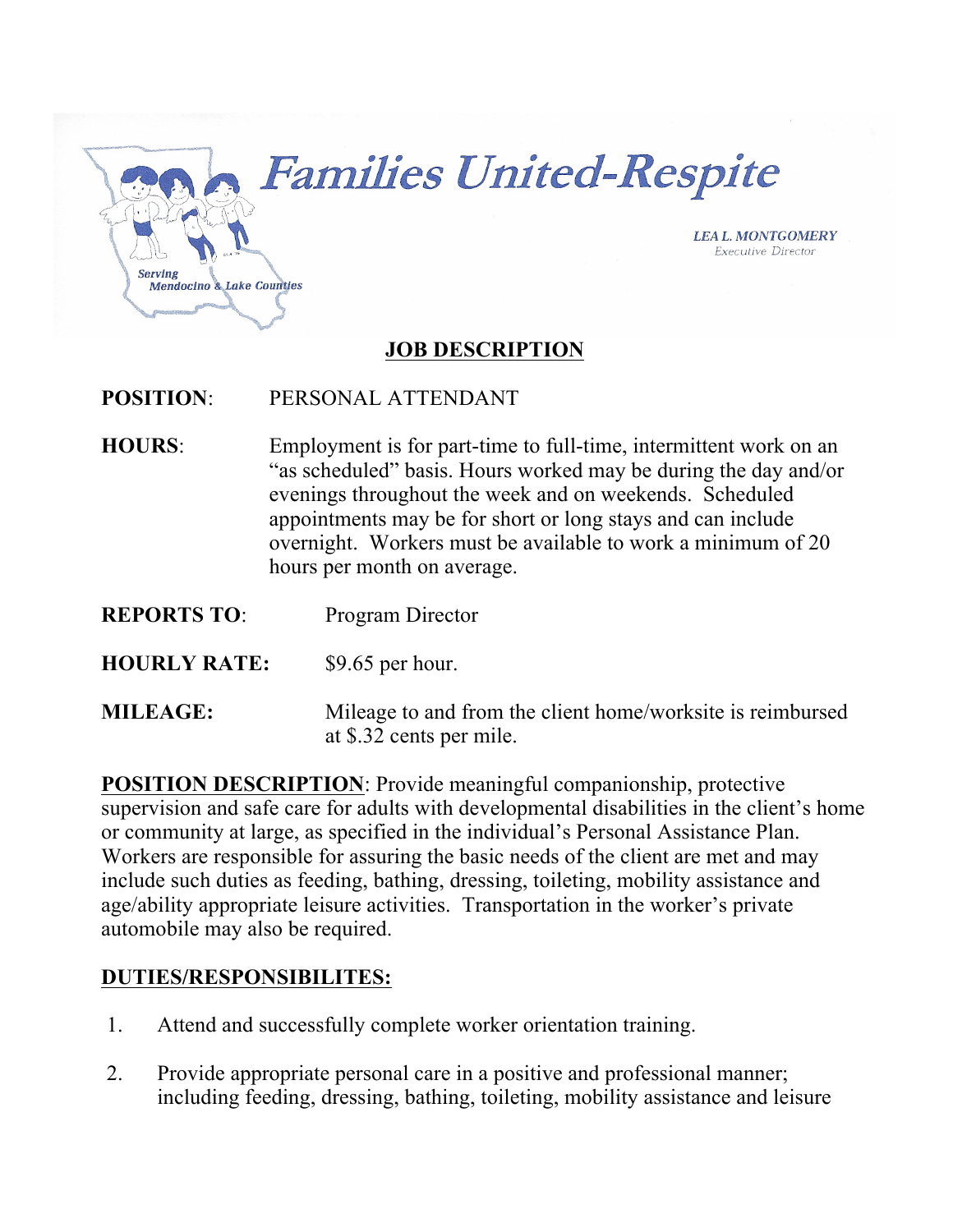activities, or other non-medical care services as specified in the Personal Assistance Plan.

- 3. Ensure safety of the client while in the worker's care.
- 4. Maintain positive relationship with all family members.
- 5. Maintain confidentiality regarding the client and his/her family.
- 6. Maintain high level of personal hygiene and hygiene of client during hours of care. Prevent exposure of client to communicable diseases or hazardous conditions.
- 7. Monitor safety and wellness issues in working environments (family homes).
- 8. Maintain and submit all required paperwork in accordance with the Policies and Procedures.
- 9. Adhere to all Program policies and procedures, and reporting requirements.
- 10. Report all suspected incidents of abuse regarding clients to the appropriate agencies and to the Program Director. Prepare required written documentation.
- 11. Provide reliable services and be punctual for all assignments.
- 12. Attend periodic in-service trainings of approved curriculum.
- 13. Maintain a professional image that promotes the Program and service as a valued family support resource and develops good public relations.
- 14. Respect established lines of communication and authority; cooperate with Program and other agency staff in all shared areas of work.
- 15. Provide transportation in their personal vehicle to clients to various community locations as specified in the Personal Assistance Plan.
- 16. Provide documentation required regarding transporting clients, such as DMV driver record and vehicle inspection.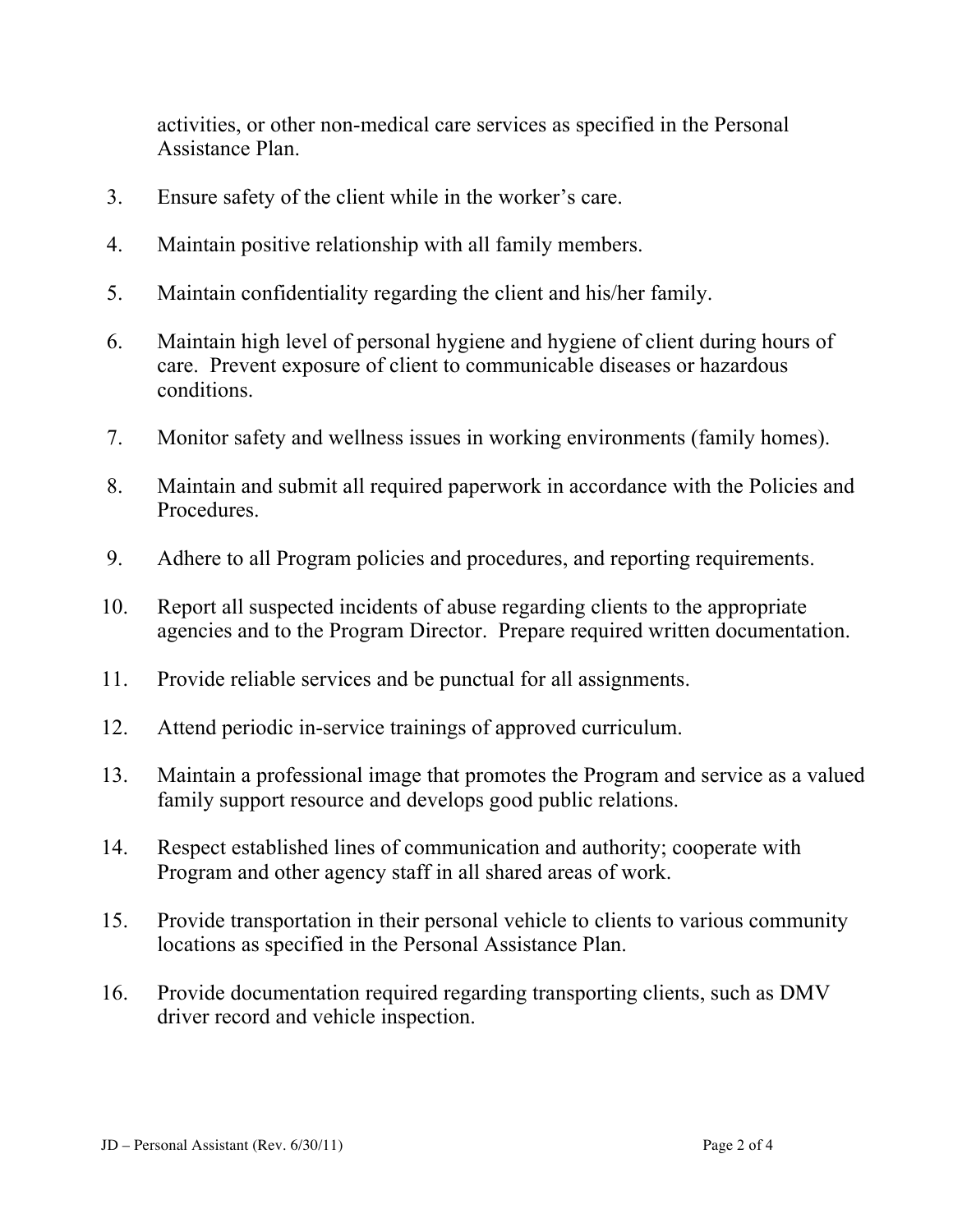# **REQUIRED QUALIFICATIONS**:

- 1. Be at least eighteen (18) years of age.
- 2. Possess current Red Cross First Aid and CPR certifications. (Initial completion of course(s) and regular updates.)
- 3. Possess current tuberculosis clearance (within last 2 years).
- 4. Possess reliable transportation and valid California driver's license. Provide Program with proof of insurance for at least the legal minimum. Provide DMV driving record printout and obtain vehicle inspection. Have dependable telephone availability.
- 5. Have no felony or misdemeanor convictions that would have a bearing on employment. Receive a criminal record clearance through LiveScan.
- 6. Completion of ten hours field experience in the developmental disabilities, or related, field. (Activities qualifying as fulfillment of this requirement are subject to the Program Director's discretion.)
- 7. Ability to communicate effectively with clients, family members and agency staff.
- 8. Ability to read and interpret documents such as policies and procedures, and program documents and forms.
- 9. Ability in math to add, subtract, multiply and divide in all units of measure, using whole numbers, common fractions and decimals.
- 10. Ability to take and follow instructions and the ability to apply common sense understanding to carry out instructions furnished in written, oral or diagram form.
- 11. Sensitivity to the special needs of clients with developmental disabilities and their families. (Including patience, initiative, emotional stability and a nonjudgmental attitude toward the needs of developmentally disabled individuals and their families.)
- 12. Ability to work independently in an unsupervised setting.